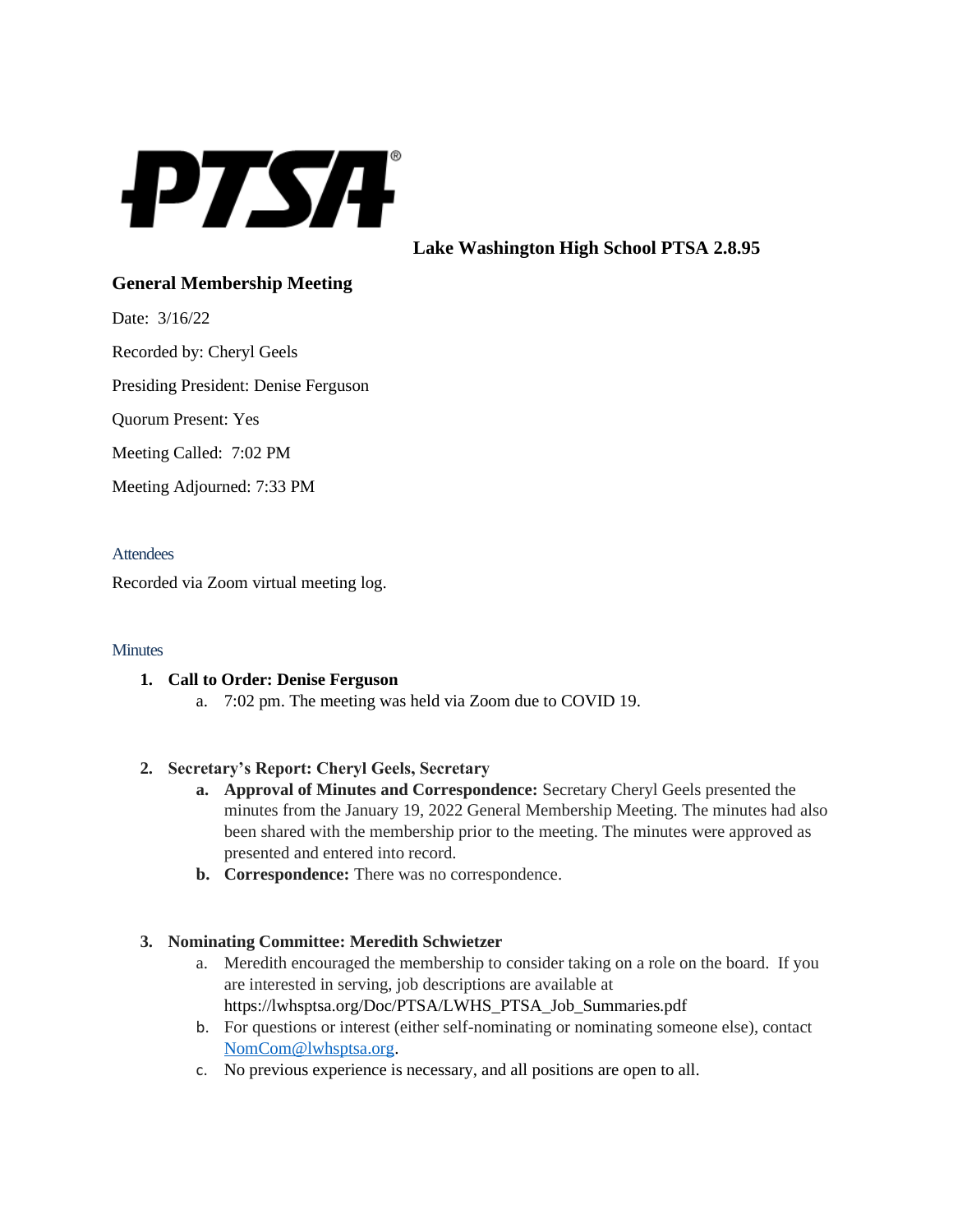### 4. **School Update: Christine Bell**

- **a. School Activities:** Today was a typically busy Wednesday: Green Club was cleaning up the campus, and the BSA and Film Club were meeting.
- **b. Gratitude:** Thank you to the PTSA for the March luncheon. It was much appreciated by the staff.
- **c. Traveling Museum:** The Unspoken Truths Travelling Museum was set up in the gym today. This is the first time since LINK Day that the students were gathered in the gym for something other than a sporting event, and it was wonderful to see the students together and engaged.
- **d. Removal of Mask Mandate:** The majority of students today were not wearing masks, and they were smiling. Some students and staff are still wearing masks, and there is total acceptance and support of this choice by all.

# **5. Treasurer's Report: Sue Dietz, Treasurer**

**a. Treasurer Reports:** Treasurer Sue Dietz shared the treasurer reports and fund balances for February, highlighting areas of interest and change, and the reports were moved into record.

# **6. New Business: Denise Ferguson, President**

# **a. Report of the Financial Review Committee:**

- i. The Financial Review took place on 2/28/22, covering the period of 7/1/21 through 1/31/22.
- ii. Laura Shen expressed gratitude to Susan Dietz for her diligence in working with the committee.
- iii. Based on their review, the committee believes that the monthly statements were correctly created for the period under review.
- iv. Recommendations for the Future:
	- 1. The PayPal account was missing from the monthly reconciliation, and so the Financial Review Committee recommended a process for incorporating the PayPal account into the reconciliation process.
	- 2. The committee recommended that the monthly reconciliation be reviewed by a delegated third party on a quarterly basis.
- b. **Nominations:** President Denise Ferguson opened the floor to nomination for Executive Vice President and also asked for volunteers for the appointed chair positions of Membership and Advocacy. There were no nominations at this time.

# **7. Committee Reports Summary: Denise Ferguson, President**

- **a. Ways & Means:** We approved a \$1250 Grant for the Unspoken Truths Traveling Museum and a \$124 Grant to purchase the game Pit for our Economics classes.
- **b. School Support:** 
	- **i.** We organized the "Luck 'o the Kangs" Soup and Salad Lunch.
	- **ii.** We ran a Sustainability slogan contest.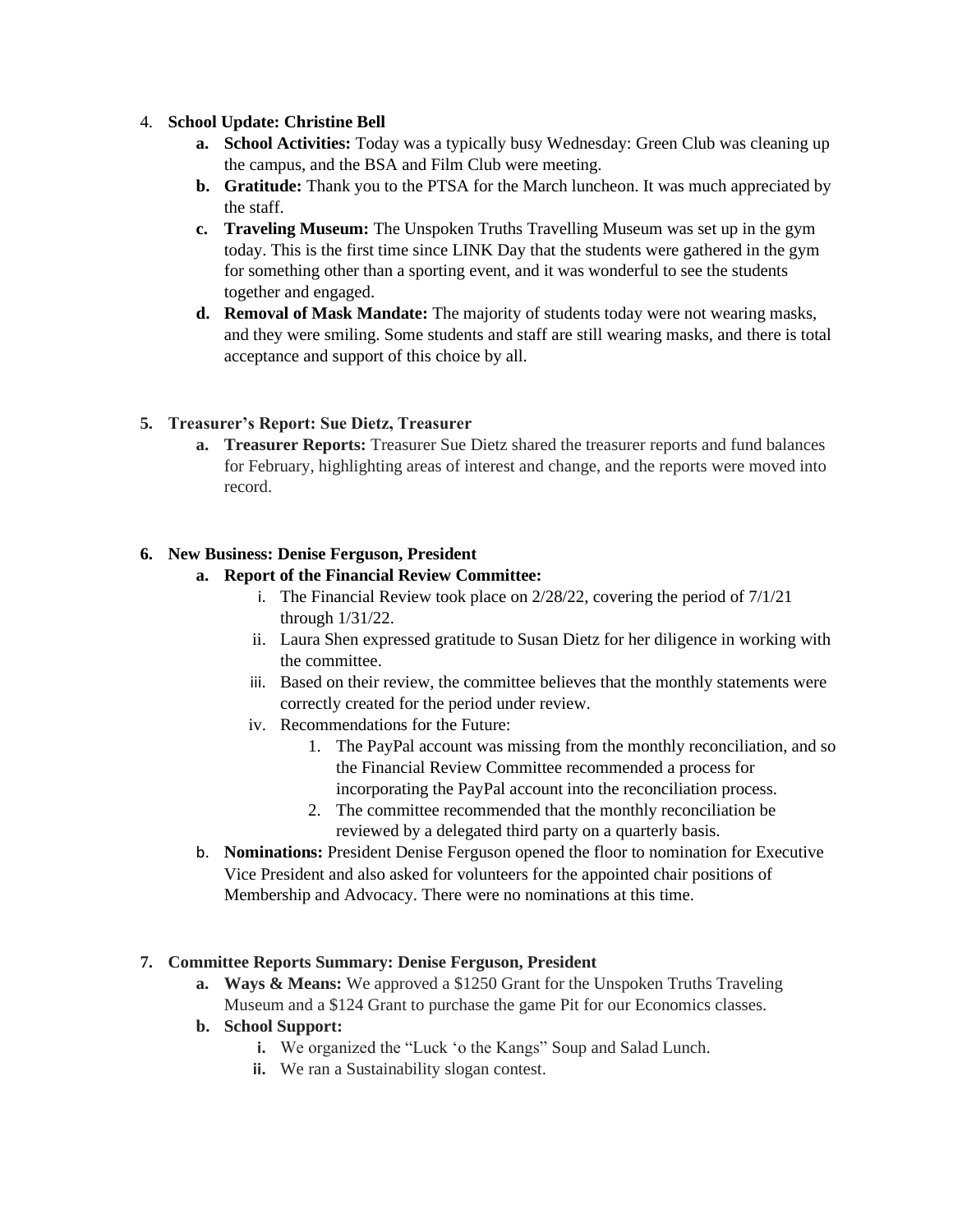**iii.** Our EPrep chairs will be speaking at an event for our community next week, and they have been working hard to reorganize the school's supply cache.

### **c. Programs:**

- **i.** Our Reflections program had one student, Andy Alkin, advance to the national level.
- **ii.** We are offering our final round of practice SAT/ACT tests.
- **d. Outreach:** We are holding a Parent Ed program on 3/30, explaining ALICE drills by our SRO.
- e. **Senior Party:** Tickets are now on sale, and will be sold through June 1. Senior yard signs and car decals will be on sale next week. Contact our chairs for further info at [seniorparty@lwhsptsa.org](mailto:seniorparty@lwhsptsa.org)

#### **8. Announcements**

- **a. Call for Volunteers:** The LWHS PTSA is seeking volunteers for the following open positions:
	- i. Executive Vice President (elected board position)
	- ii. Vice President of Advocacy (appointed board position)
	- iii. Membership Chair (appointed board position)
	- iv. Sustainability Co-Chair
	- v. Centennial Celebration committee

### **b. Upcoming Events:**

- i. **Coffee with Christine:** March 24, 6-7 PM, Virtual via Teams
- ii. **Parent Ed: ALICE Exercise Explained:** March 30, 7 PM, Virtual
- iii. LWHS College and Career Center Live Wednesday workshops are available on the LWHS Counseling Department website a[t https://www.lwsd.org/programs](https://www.lwsd.org/programs-and-services/college-and-career-readiness/live-wednesday-virtual-college-events)[and-services/college-and-career-readiness/live-wednesday-virtual-college-events](https://www.lwsd.org/programs-and-services/college-and-career-readiness/live-wednesday-virtual-college-events)
- iv. The Lake Washington PTSA periodically hosts Lunch and Learn sessions from noon-1:00 pm. These sessions are virtual and free. The next session will be March 17 (School Transitions for Parents). See [www.lwptsa.net/lunch-learn](http://www.lwptsa.net/lunch-learn) for the schedule and topics.

#### **c. Reminders:**

- **i. Cap & Gown Donation:** The LWHS PTSA maintains a modest supply of gently used graduation caps and gowns, which are lent out to LWHS graduating seniors who cannot afford to buy a set. If you would like to donate your LWHS graduate's gently used cap and gown, please put it in a plastic bag, clearly marked "LWHS PTSA," and drop it off at the main office at LWHS.
- **ii. Ways to Stay Informed:**
	- **1. PTSA:** Kang Crier, website, social media
	- **2. School:** Principal letter in the Kang Crier, website, social media
	- **3. ASB:** Various Instagram accounts
- **9. Adjourn:** The meeting adjourned at 7:33 PM, at which point we were joined by Guest Speaker Nichole Swanger, our LWHS College and Career Specialist.